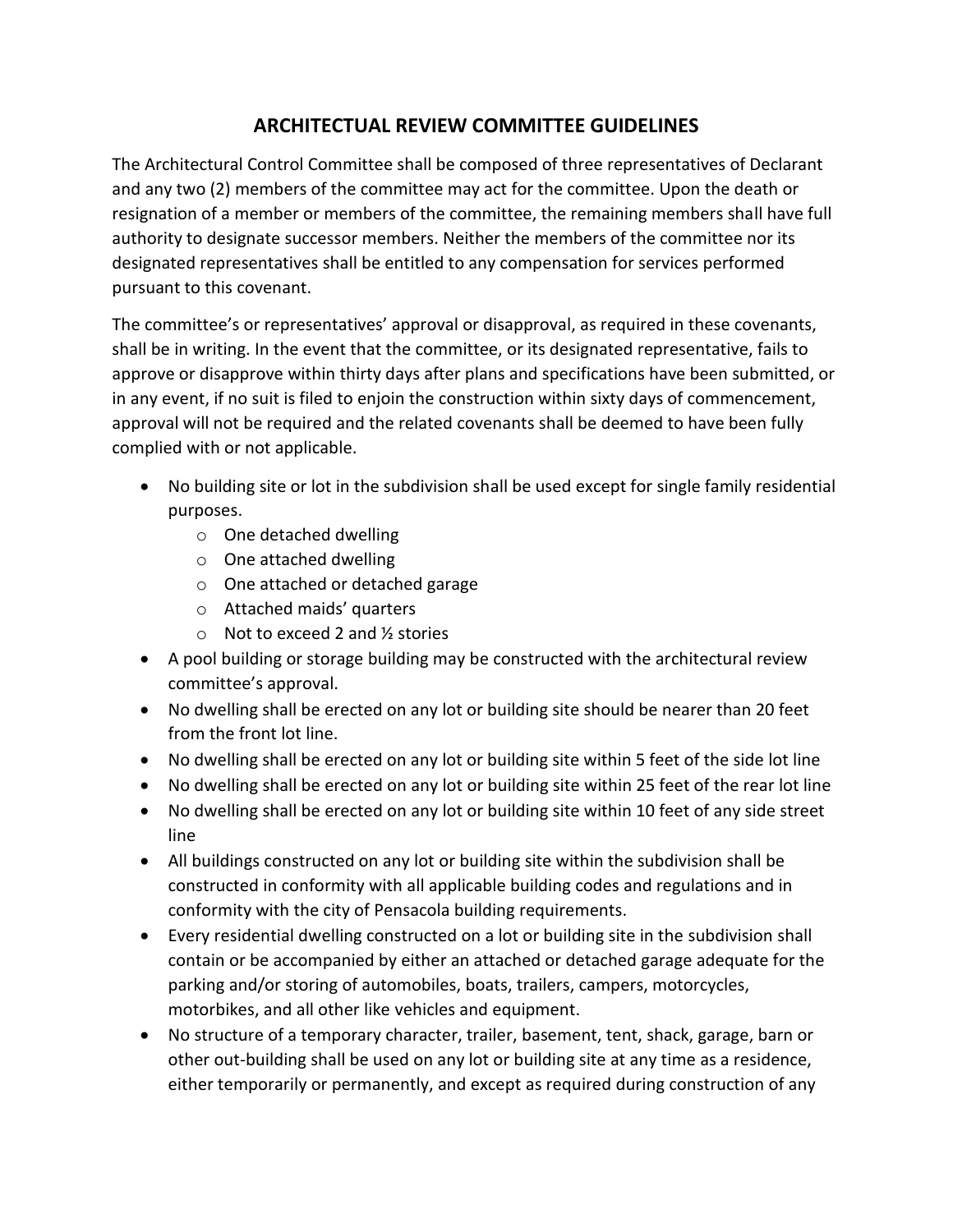dwelling no structure of a temporary character shall be constructed or permitted to remain on any lot or building site.

- In the event that a detached garage is constructed on any lot or building site, it shall be of a type of construction which shall be architecturally consistent with the main residence to be constructed.
- Any detached garage must be constructed and located on a lot or building site within the same building setback lines as provided for a residential dwelling unless a written waiver and approval for an alternative location is granted by the Architectural Review Committee.
- All fences to be constructed on any lot or building site must be approved by the Architectural Review Committee prior to construction.
- No fence or wall shall be constructed and no hedge shall be planted nearer the front lot line than the back of the residential dwelling, and, if a corner lot or building site, nearer the side street line than the side of the residential dwelling.
- This restriction does not apply to any growing fence or hedge which does not exceed 3 feet in height.
- Metal chain link or similar type utility fences are prohibited, provided, however, that tennis court fences, with proper landscaping, may be approved by the Architectural Review Committee
- The exception from this restriction is any fences that are required by either FHA or VA to be constructed and maintained around easement areas.
- **No one shall change the natural contours of the land causing undue and harmful flow of** surface water drainage to adjoining property owners.
- In order to facilitate natural surface water drainage, it may be necessary for the developer to contour each building lot or site to provide a continuous drainage pattern from lot to lot within the subdivision. These drainage patterns shall not be altered.
- With respect to each lot or building site on which a residential dwelling is constructed, it is required that, at the time of initial construction, the front yard be sodded and the sodding be properly and perpetually maintained.
- At the time of construction of any residential dwelling on any lot or building site, each owner and/or builder must maintain an industrial waste container on the lot or building site for disposing of building debris and trash
- Each such lot or building site shall be maintained and free of building waste and rubble as is reasonably possible.
- No individual sewage disposal systems shall be permitted on any lot unless such system is designed, located and constructed in accordance with the requirements and approval of the Board of Health of Escambia County, Florida.
- All electric and telephone service lines and wiring for any dwelling or other building erected on a lot or building site shall be underground.